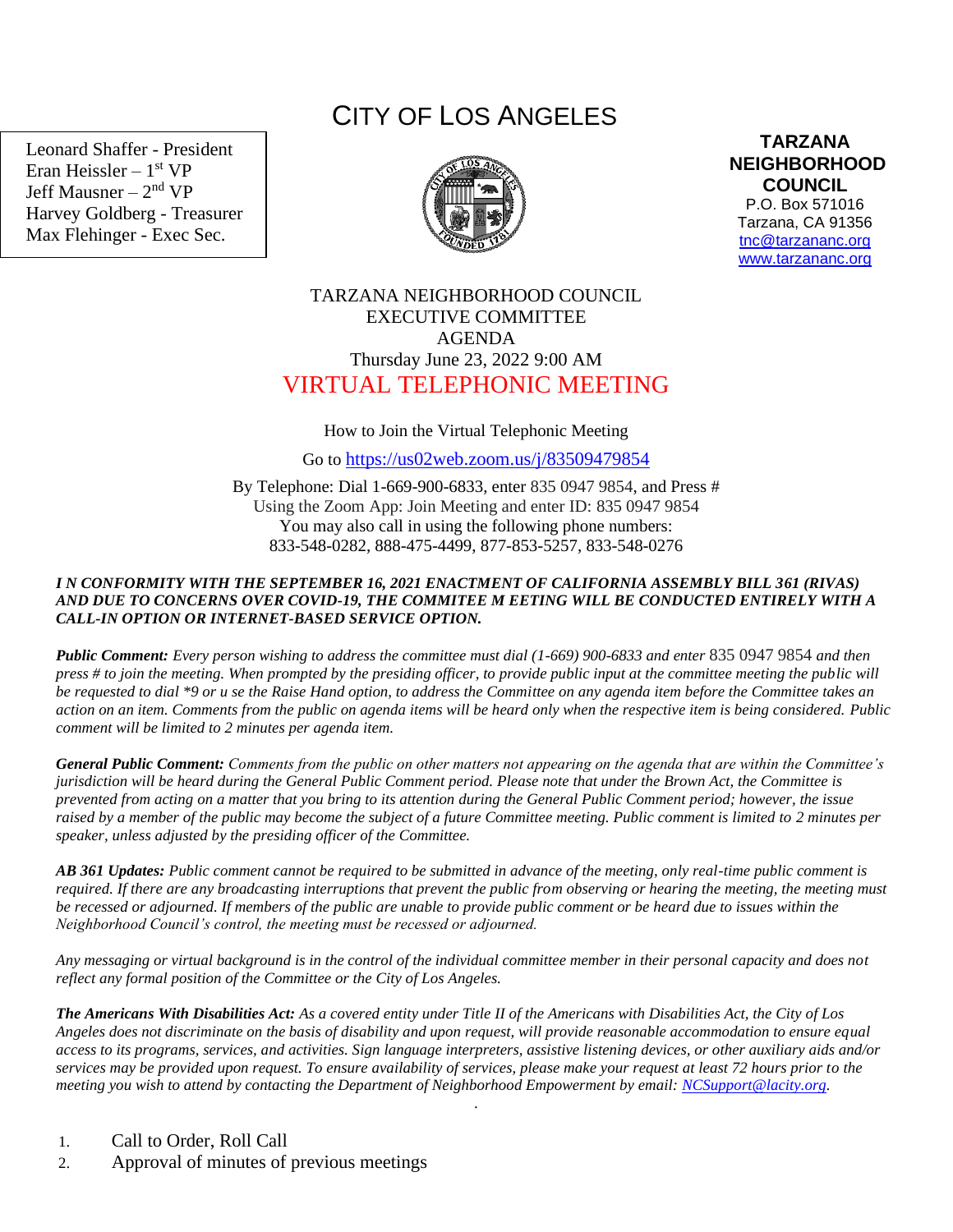- 3. Public Comments Comments from the public on non-agenda items within the Committee's subject matter jurisdiction. Public comments are limited to two minutes per speaker.
- 4. Agenda planning for the upcoming Board meeting Discussion and possible action on matters within the TNC Board's jurisdiction including but not limited to referrals from the following TNC standing Committees:

Budget Committee Agenda [https://www.tarzananc.org/committees/viewCommittee/budget-&-finance](https://www.tarzananc.org/committees/viewCommittee/budget-&-finance-committee)[committee](https://www.tarzananc.org/committees/viewCommittee/budget-&-finance-committee)

Land Use Committee Agenda [https://www.tarzananc.org/committees/viewCommittee/land-use](https://www.tarzananc.org/committees/viewCommittee/land-use-committee)[committee](https://www.tarzananc.org/committees/viewCommittee/land-use-committee)

Transportation Committee Agenda

<https://www.tarzananc.org/committees/viewCommittee/transportation-mobility-committee>

 Animal Welfare Committee Agenda [https://www.tarzananc.org/committees/viewCommittee/animal](https://www.tarzananc.org/committees/viewCommittee/animal-welfare)[welfare](https://www.tarzananc.org/committees/viewCommittee/animal-welfare)

Outreach Committee Agenda [https://www.tarzananc.org/committees/viewCommittee/outreach](https://www.tarzananc.org/committees/viewCommittee/outreach-committee)[committee](https://www.tarzananc.org/committees/viewCommittee/outreach-committee)

Events Committee Agenda<https://www.tarzananc.org/committees/viewCommittee/events> Public Safety Committee Agenda<https://www.tarzananc.org/committees/viewCommittee/public-safety> Beautification Committee Agenda

<https://www.tarzananc.org/committees/viewCommittee/community-beautification->

Events Committee Agenda<https://www.tarzananc.org/committees/viewCommittee/events> Other Supporting documents related to the below agenda items are posted on the TNC website at <https://www.tarzananc.org/committees/viewCommittee/executive-committee>

- 5. Discussion and motion: Approve and adopt the VANC motion regarding public comment at City Council; communicate this motion to the CM Blumenfield, CM Martinez with copies to the city council.
- 6. Discussion and motion: Recommendation for TNC Board action on VANC motion concerning Council File 11-1020-S3 and possible amendments.
- 7. Discussion and motion: Recommend the TNC Board adopt the proposed Administrative Packet for the 2022-23 FY
- 8. Discussion and motion: Recommend the TNC Board adopt the following budget motion: Resolved: The TNC Board adopts the recommendation of the Executive Committee to approve the payment of ongoing expenses as follows: For the fiscal year 2022-2023, the TNC authorizes its Treasurer or other designee to pay previously budgeted recurring monthly or periodic expenses, in small amounts, defined as those not to exceed \$75/day for one item and expense classification category. These expenses include, but are not limited to, copies and postage for committees, Board and committee meetings, officers, and committee chairperson expenses etc., and, refreshments for meetings (other than Board meetings) etc. The recurring expenses are AppleOne, or other temporary staffing agencies for preparation of minutes or other clerical functions not to exceed ("NTE") \$375/meeting, Net Atlantic or other such company for mailing list maintenance and distribution NTE \$40/month and The Web Corner or other such company for web site hosting and maintenance NTE \$150 for each month's services and the purchase of food and refreshments for Board meetings from any vendors NTE \$250 per meeting.
- 9. Discussion and motion: Approve the proposed agenda for the upcoming Board meeting with any additions and/or amendments.
- 10. Committee Business Comment from Committee members on subject matters within the Committee's jurisdiction.
	- a. Comment on Committee members own activities/brief announcements.

b. Brief response to statements made or questions posed by persons exercising their general public comment rights.

c. Introduce new issues for consideration by the Committee at its next meeting.

11. Adjournment

## **For more information about the Tarzana Neighborhood Council visit our web site at [www.tarzananc.org](http://www.tarzananc.org/)**